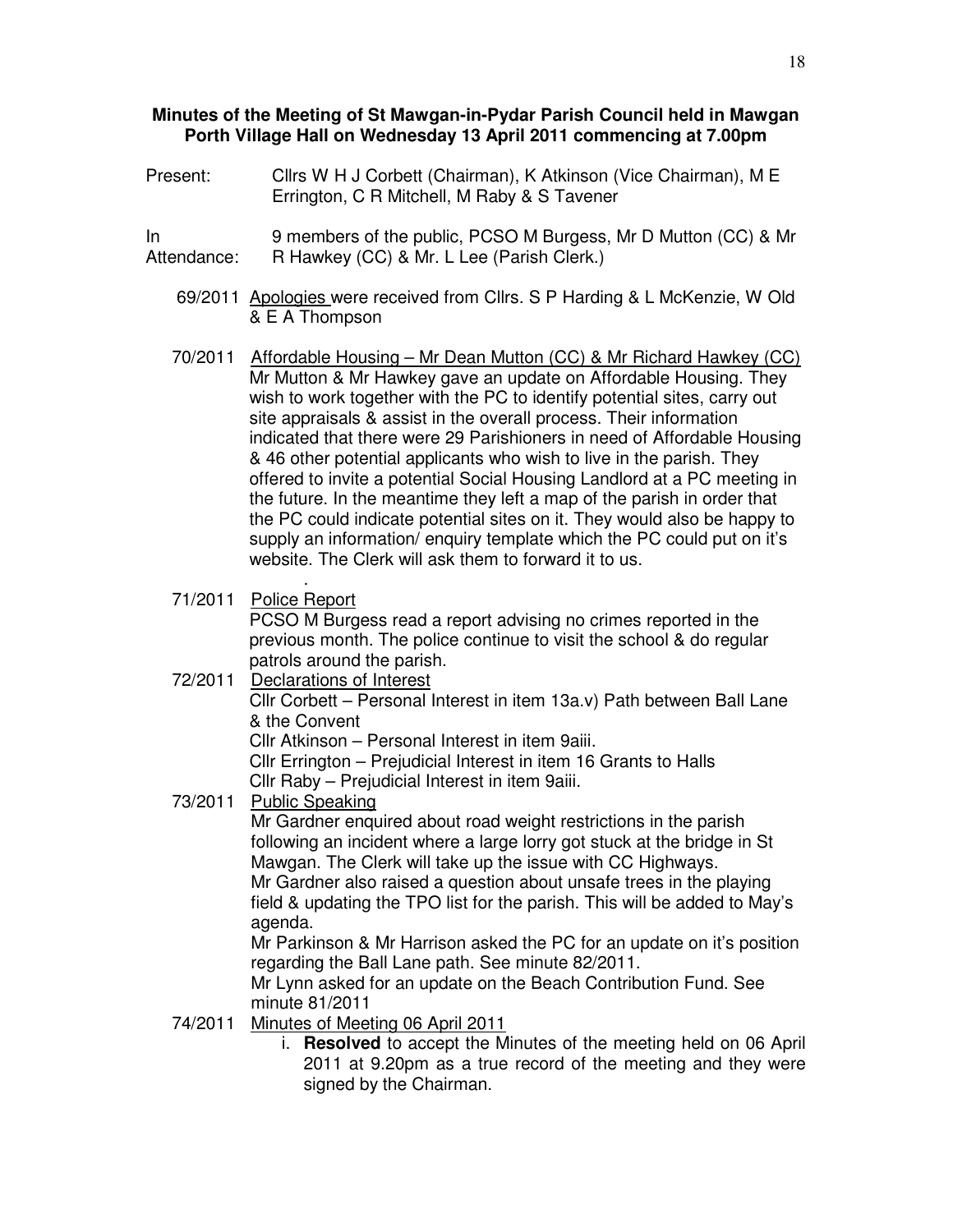### 75/2011 Clerk's Report

The Clerk's report had been circulated prior to the meeting. The telephone box at Carloggas has now been painted, the new bin has been installed at the North Steps, and the 'No Alcohol' signs are in place. The Community notice board has been erected & The Amenity Area working group is to be congratulated on its choice for the new bench which has been installed opposite Hawkey's shop. The question of adding lettering to the bench was raised & will be on the agenda for May.

## 76/2011 Vacancies in Council

The notice period has expired for the vacancy created as a result of Cllr. McLuskie's resignation however we are awaiting confirmation from CC before we can co-opt a new member. A new vacancy has arisen as a result of Cllr. Barry's resignation. The Clerk will arrange for the appropriate notices to be displayed.

Maurice Raby spoke about why he wished to become a Councillor

### 77/2011 Planning

- a) New Applications to discuss & decide on response to Cornwall **Council** 
	- **I.** PA11/01126 Lanerick, The Park, Mawgan Porth Holiday Park. Proposed conversion from owner's accommodation to holiday apartment & owner's accommodation. **Resolved – No objections**
	- II. PA11/01641 Autumn Tints, Tredragon Road, Mawgan Porth. Mr I Cross. Proposed Demolition of existing garage. New double & single storey extension to rear of the property. New subterranean garage. The owner of the adjoining property (Force Ten) spoke about her concerns regarding larger windows & the proposed balcony overlooking her bathroom. Whilst her house is more than 21 metres away, it will be adversely affected due to the height of the balcony / windows. It was suggested that obscure glass could be recommended but this would not resolve the issue of the balcony. The wording on the application also indicated that there would be more than one property. **Resolved to object-** due to being overlooked by the balcony & also the windows if the internal layout was altered at any time.

Cllr Raby left the meeting for the following item.

- III. PA11/01267 Saffron Close Trevenna Cross St Mawgan. Mr & Mrs M Raby. Proposed increase height of existing farm barn. No increases in footprint. Change of roof design amended from approved to mineral slate pitched. Maurice Raby advised that he wished to change to a pitched slate roof to provide more storage space for his agricultural machinery & welding equipment. The PC wished to seek clarification over the planning statement. Resolved to defer a response so that the Chairman consult with the planning officer Cllr. Raby returned to the meeting.
- IV. PA11/01429 Higher Denzell Farm Road From Junction South East Of Trevilledor To Junction North Of Whitewater Farm St Mawgan Newquay Cornwall TR8 4HG

Five wind turbine generators with a maximum tip-height of 100 metres above existing ground level, access tracks, improved access off the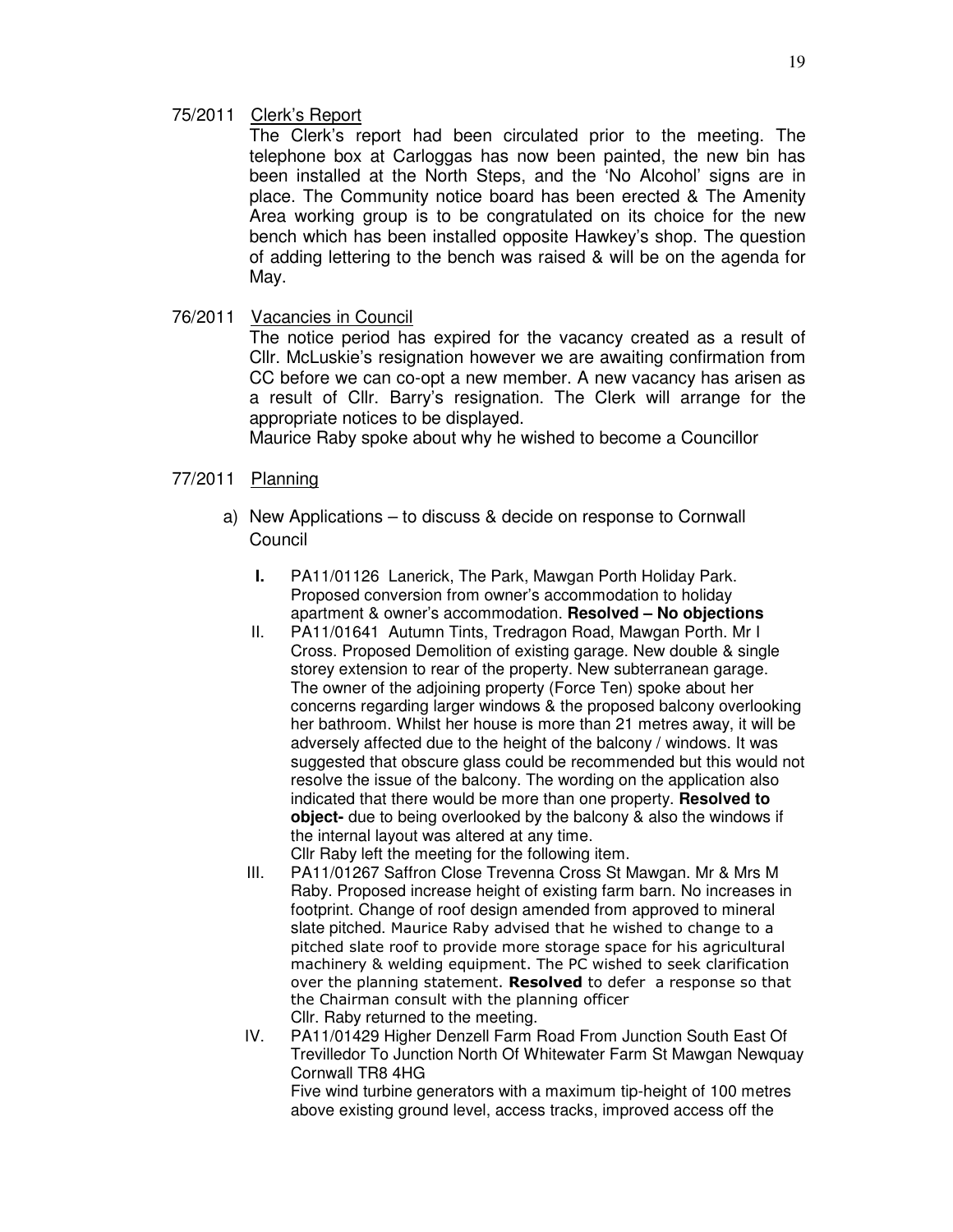public highway, underground electrical cables, crane hardstandings, electrical switchgear building and ancillary equipment. - Mr Simon Pipkin REG Windpower.

As these plans were only received the day before the meeting it was **Resolved** to defer a response until the May meeting. An extension of time has been approved by CC.

- b) Advices and decisions from Cornwall Council
- i. PA11/00498 Cornwall Council Property Services, Newquay Airport Trebarber, St Mawgan. Proposed 4.99 MW Solar Farm, 'Kernow Solar Park'. To be decided by committee 08 April 2011. The Chairman advised the application had been approved.
- ii. PA11/00346 Confirmation of withdrawal of application. The Granary, Retorrick Mill, St Mawgan
- iii. PA11/00516 Farmhouse New Farm St Mawgan -Grant of Conditional Planning Permission
- c) There were no new enforcement issues.
- d) The PC discussed ways in which it could respond to 'fast track' applications without the need for extra meetings. Initially the Clerk will contact CC through Cllr. Fitter to find out why plans are not sent out at the start of the five week period. It was felt that this type of application could be delegated to the Planning working group (although this will need a revision to the PC's Standing Orders).

### 78/2011 The Newquay & St Columb Community Network Forum

No report has been received this month – Noted

### 79/2011 Amenity Area Working Group Report

- a. Review of Burial Fees In the absence of any of the working group members, suggestions were discussed for increasing the fees, particularly for Non-Parishioners. The Clerk will send out the revised suggestions to all Councillors in order that the review can be concluded in May.
- b. The burial of Mr Barry Purchase (Dec'd) took place on Thursday 07 April 2011
- c. Memorial for Carl Richard Page (Dec'd)

**Resolved** to approve memorial

d. Unauthorised stonework has been placed around the grave of I O'Keefe (Dec'd), plot A267 **Resolved** - Clerk write to owner of plot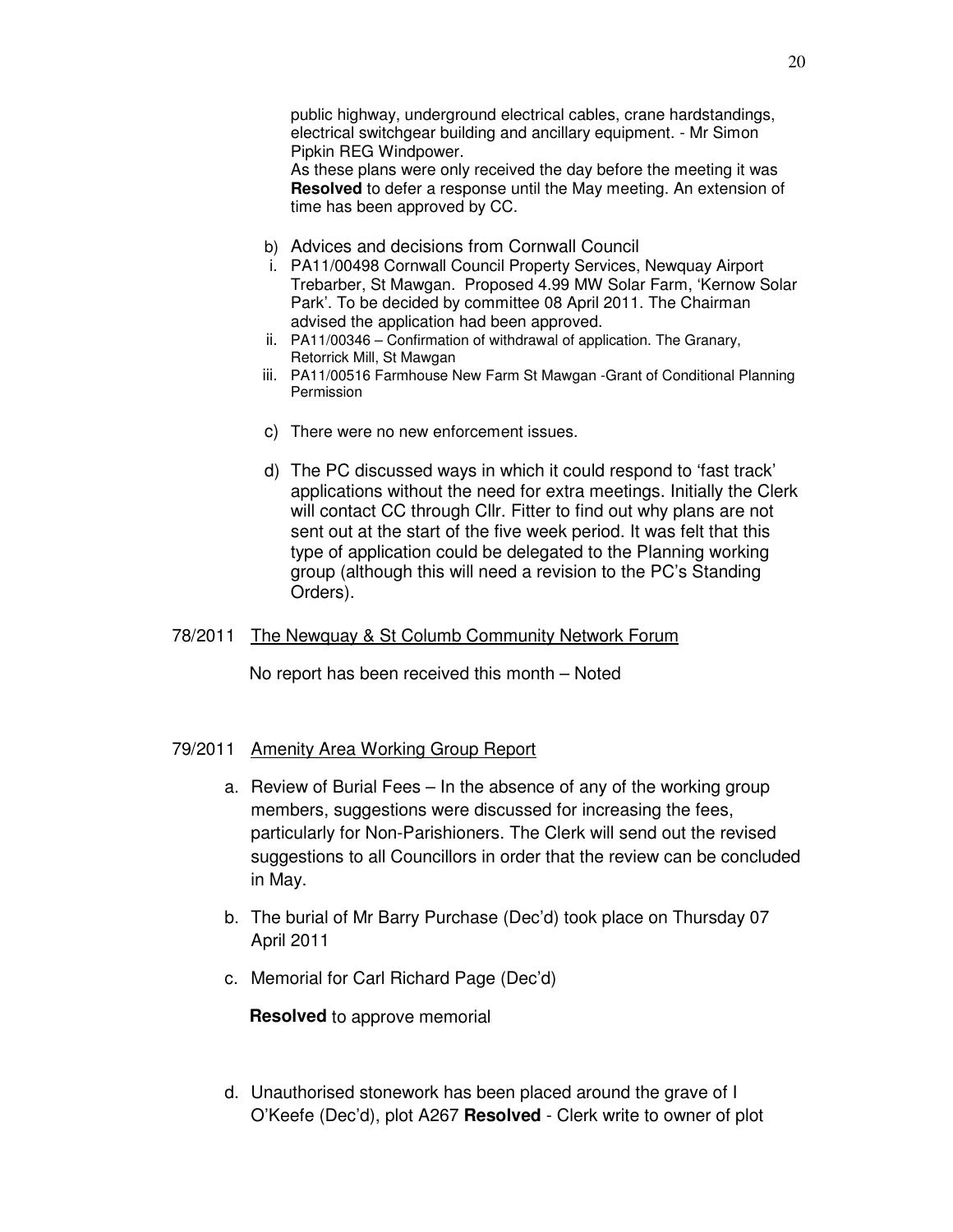pointing out the Statutory requirements & requesting removal stonework & suggest alternatives.

- e. St James' Well Work has started on tidying up the Well. There were concerns over how much the work could cost in the present climate. **Resolved** to remove the Thorn tree that is growing out of the well.
- 80/2011 Convent trees The Clerk will ask Mr Gardner to take a look at the two trees in question & make a recommendation to the PC for action.

#### 81/2011 Beach & Environment Working Group Report

Business contributions towards beach cleaning – A vote of thanks was given to Cllr Tavener who now has pledges of £3075. He will contact the few remaining businesses to arrive at a final figure, which the PC can then scale down pro-rata to arrive at the £2500 required. The Clerk confirmed that the total 'Business Contribution' would be specified for transparency in the PC's accounts & would be earmarked for maintaining the beach.

Disabled Access – The Clerk will ask Kevin Lay of Knevitt Consulting Engineers to carry out a final inspection & report on the state of the access now that Cormac have finished working. The Clerk will also contact the Environment Agency regarding the restricted access caused by boulders having been moved, which could cause problems for the RNLI & beach cleaning.

#### 82/2011 Transport & Rights of Way Working Group Report

a) Path between Ball Lane & the Convent. – The response from Cornwall Council regarding the exact nature of the path from Ball Lane to the Convent is as follows:-

''In answer to your question, the dotted line on the map you refer to is not a footpath on the definitive map record but an illustration on the Ordnance Survey mapping data. Although it does suggest that an unrecorded footpath exists there, this is common in Cornwall as there are many unrecorded rights of way that are very well used. It is when the way becomes restricted access when land is sold that the right of way usually comes into question and we are requested to make a Definitive Map Modification Order application.

Any individual can petition a Definitive Map Modification Order application in their own right. The Parish Council will be consulted at further stages of the process if an application has been verified as a complete submission.''

In the circumstances the Parish Council does not intend to take any further action at the present time. The Clerk will respond to a further letter had been received from D I Weekes.

b) Footpath 39- Following discussion the PC decided to review the situation on this path if it became necessary.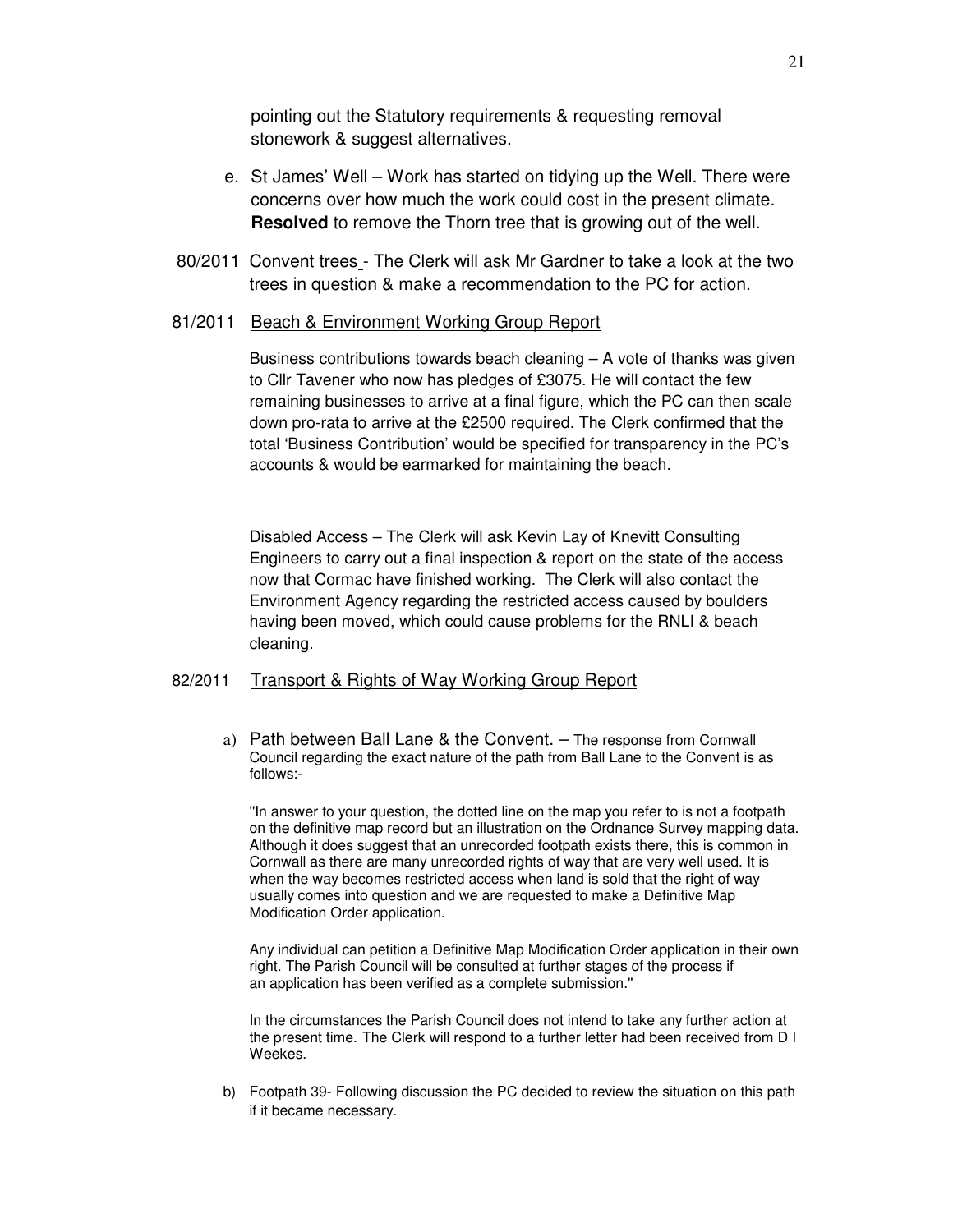- c) Lines at Mawgan Porth Bridge- The Chairman has discussed this with Cllr. Fitter who has advised that this work including the Merrymoor lines will be attended to shortly.
- d) Footpath 7 between Little Acre & Long Lane Deferred to May meeting in order that members of the working group could visit the path & report back on the missing signage
- e) The Chairman reported that Al Titterington has confirmed that any military planes using the airport would be subject to the CAA noise restrictions. When the PC receives the letter expected from Mr Nicholson-Florence, the PC will write to the MOD regarding its long term plans for using Newquay Airport. The Clerk will ask Cllr. Fitter to obtain information on the number of military flights during the trial period.
- 83/2011 Other Reports None received

Cllr. Errington left the meeting for the following item.

- 84/2011 Resolved-to approve grants of £500.00 to Mawgan Porth Village Hall & St Mawgan Community Hall. Cllr. Errington returned to the meeting.
- 85/2011 Accounts

**Resolved** to pay the following accounts:

|         | T Michell                                  | Maintenance March              |                            |                           | £ 699.96 |           |
|---------|--------------------------------------------|--------------------------------|----------------------------|---------------------------|----------|-----------|
|         | L Lee                                      | Clerks March salary & expenses |                            |                           |          | £ 599.45  |
|         | St Mawgan Community Hall<br>Rental 2010/11 |                                |                            |                           |          | £ 108.00  |
|         | St Mawgan Community Hall<br>Grant          |                                |                            |                           |          | £ 500.00  |
|         | <b>MPVH</b>                                |                                | Grant                      |                           |          | £ 500.00  |
|         | D Vickery                                  |                                |                            | Bus Shelter clean Jan-Mar |          | £ 100.00  |
|         | <b>Cornwall Council</b>                    |                                | <b>Burial Ground Rates</b> |                           | £        | 45.54     |
|         | <b>MPVH</b>                                |                                | Hire Feb 2011              |                           |          | £ $20.00$ |
|         | Sustainable Furniture UK Ltd Teak Bench    |                                |                            |                           |          | £ 515.00  |
|         | Total                                      |                                |                            |                           |          | £3087.95  |
| 86/2011 | <b>Review Of Standing Orders</b>           |                                |                            |                           |          |           |

**Resolved** to adopt the Standing Orders dated 17 March 2011

87/2011 Review of Working Groups